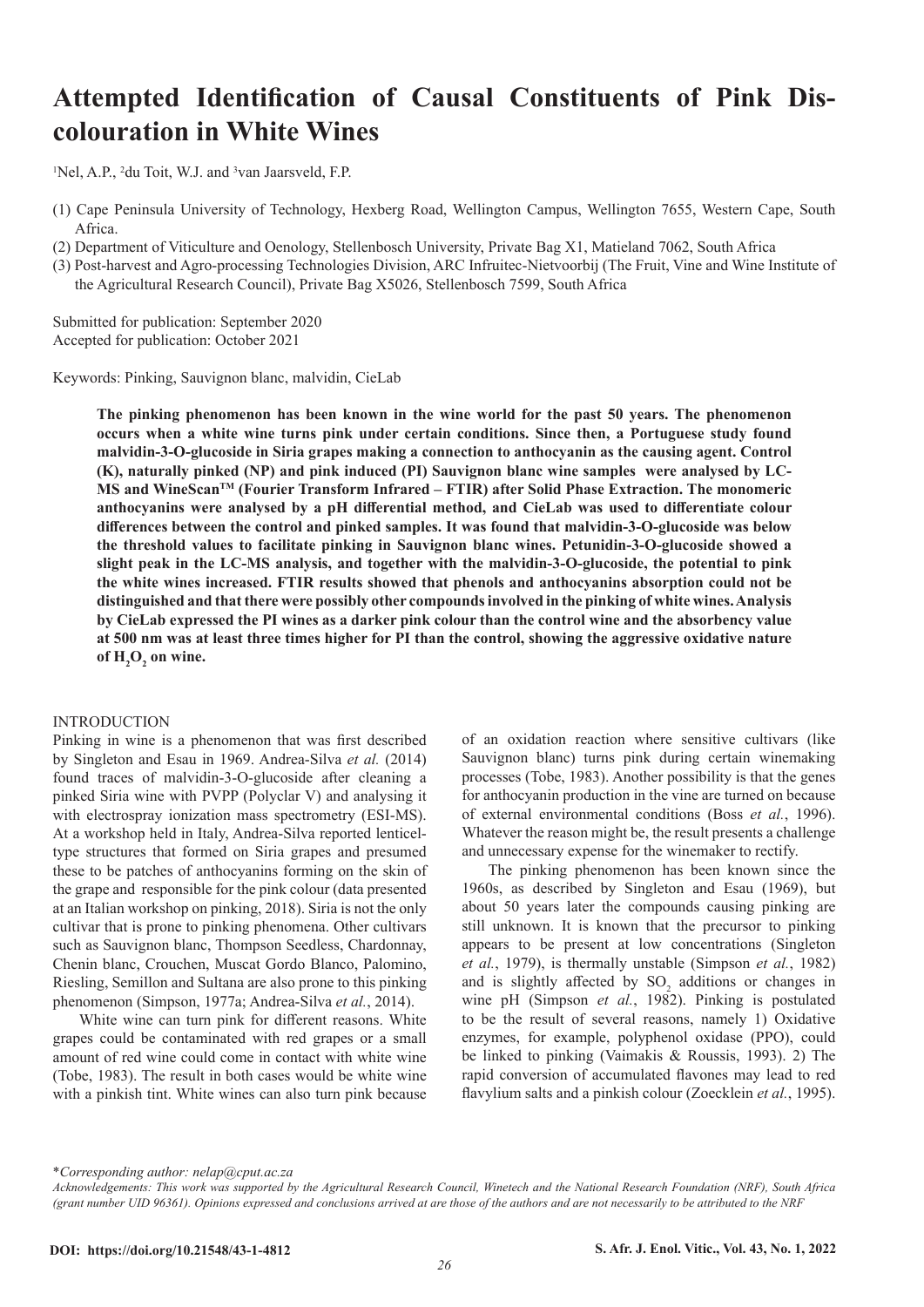3) 2-S-glutathionyl-caftaric acid (Grape Reaction Product - GRP) derivatives may be linked to pink chromophores (van Wyk *et al.*, 1976). 4) Jones (1989:61) reported that at least 10 different compounds and polymeric compounds, forming a heterogeneous group of varying composition and polarity, could be linked to pinking, while Tobe (1983) narrowed it down to about four compounds (astilbin, quercitrin, engeletin and rutin). 5) Certain amino acids (e.g. cysteine) form compounds with thiosulfinates to form pink chromophores (Kubec *et al.*, 2004b; Imai *et al.*, 2006; Kubec & Velíšek, 2007; Lee *et al.*, 2010; Kučerová *et al.*, 2011 & Kubec *et al.*, 2015). The first attempt to identify the compound causing pinking was done in 2014 with a follow-up confirmation of malvidin-3-O-glucoside. This was done on a Portuguese cultivar, Siria. This study will attempt to confirm the said study (null hypothesis) or will try to point to another potential causative compound(s) that can cause pinking in Sauvignon blanc wines.

## MATERIALS AND METHODS

## **Grape and wine samples**

White grapes and white wines from Vitis vinifera L. cv. Sauvignon blanc were used in this study. The grapes used in this study were from the vintages 2019 and 2020, harvested in the ward of Constantia, Coastal region, Western Cape, South Africa. This ward and region are characterized by an altitude ranging between 50 and 420 m above sea level. The soils consist of decomposed granite with high clay content. Grapes were manually harvested at optimum maturity  $(\pm 24^{\circ}B$ rix) and transported to the winery. They were immediately destemmed and crushed, and the grape juice was treated with sulphur dioxide (40 mg/L) to avoid must oxidation. The crushed grapes were then pressed at a maximum pressure of 1.5 bar in a pneumatic press machine. Grape juice was clarified by pumping to 4.5 L glass fermentation bottles and left for 24 h at 10°C before racking to 4.5 L fermentation bottles. The alcoholic fermentation was started using active dry yeasts (Vin 13, Anchor Yeast, South Africa), carried out at controlled temperature (14°C), and finished when residual sugars were  $\leq$  g/L. After alcoholic fermentation, the wine was racked, and the free sulphur dioxide was adjusted (∼40 mg/L). All conventional analytical methods were performed according to OIV methods and the South African Wine Laboratory Association Manual (SAWLA, 2002; OIV, 2012). The described wines were used for the LC-MS and Fourier Transform Infrared analyses.

Wine samples selected had high pinking potential. Control samples (4 L) were kept refrigerated in closed bottles with no airspace. In addition to the control samples, two treatments were applied to the remaining wine. The treatments were as follows: Four litres of wine were left with airspace in the open for three days until the sample pinked naturally (showing a visible pink colour - NP). Hydrogen peroxide  $(H_2O_2)$  was added to another batch of 4 L of wine and left overnight until the wine turned pink (pink induced  $-$  PI $)$ .

## **Visible absorption spectra and wine chromatic characteristics**

The visible absorption spectra were acquired in a 4 cm path

length glass cell from 380 to 780 nm. The spectra were converted to a 1 cm path length, and the chromatic characteristics of the wines according to CIELab were calculated by using the Method OIV-MA-AS2-11 of the OIV compendium (OIV, 2012). All analyses were performed in triplicate.

## **Isolation of the pinking compounds from Sauvignon blanc wines by PVPP column chromatography**

The method describe by Andrea-Silva *et al.* (2014) were followed. To a white wine (1 L) presenting natural pinking (NP), pink induced (PI) and a control (C) 0.8 g of PVPP (Polyclar V, Laffort, South Africa) was added, and the suspension was filtered through a cheesecloth and washed with 100 mL of water followed by 100 mL of ethanol 95%. After this washing, the PVPP, presenting a pink colour, was loaded on an empty SPE cartridge (without the silica-based sorbents) (Waters Corporation, South Africa) with frits and eluted sequentially with 3 mL of (1) acetonitrile, (2) acetone, (3) aqueous solution of 1% HCl, (4) ethanol, and (5) 0.1 M NH<sub>3</sub> in ethanol (all chemicals from Sigma-Aldrich, South Africa). Each eluent was separately collected, the solvent was removed by centrifugal evaporation and the solution was reconstituted with 0.2 mL of a methanol/water  $(1:1 \text{ v/v})$ solution before analysis by HPLC-LC-MS. All analyses were performed in triplicate.

#### **Determination of total monomeric anthocyanins.**

Total monomeric anthocyanins were determined using the pH differential method AOAC Official Method with a minor modification (Lee, 2005). Due to the low concentration of anthocyanins present in pinking white wines, for the anthocyanin determination by the pH differential method the absorbance was measured at 520 and 700 nm using a 1 cm path length glass cell. Total monomeric anthocyanins were expressed as milligrams of malvidin-3-O-glucoside per litre (molar extinction coefficient of 28000 L/cm/mol and molecular weight of 493.43 g/mol). All analyses were performed in triplicate.

## **Isolation of pinking compounds by reversed-phase solidphase extraction**

The method described by Andrea-Silva *et al.* (2014) were followed. The pinking compounds present in the samples were purified and concentrated by reversed-phase (C-18) solid-phase extraction (Oasis HLB SPE cartridge with 6 mL volume). Briefly, 1 g of C-18 SPE column was conditioned by applying four times 5 mL of methanol and 4 times 5 mL of a 0.1 M HCl solution. Then, the samples were applied: 100 mL of white wines from Sauvignon blanc grape variety as well as a pinked sample, adjusted to pH 1 with 3 M HCl. After application of the sample, the column was washed four times with 5 mL of the 0.1 M HCl solution, and the compounds retained were eluted four times with 5 mL of methanol. The fractions were pooled, and the methanol was removed by rotary evaporation at 35°C. The dried residue was dissolved in 2 mL of a methanol/water (1:1 v/v) solution and analysed by LC-MS. All analyses were performed in triplicate.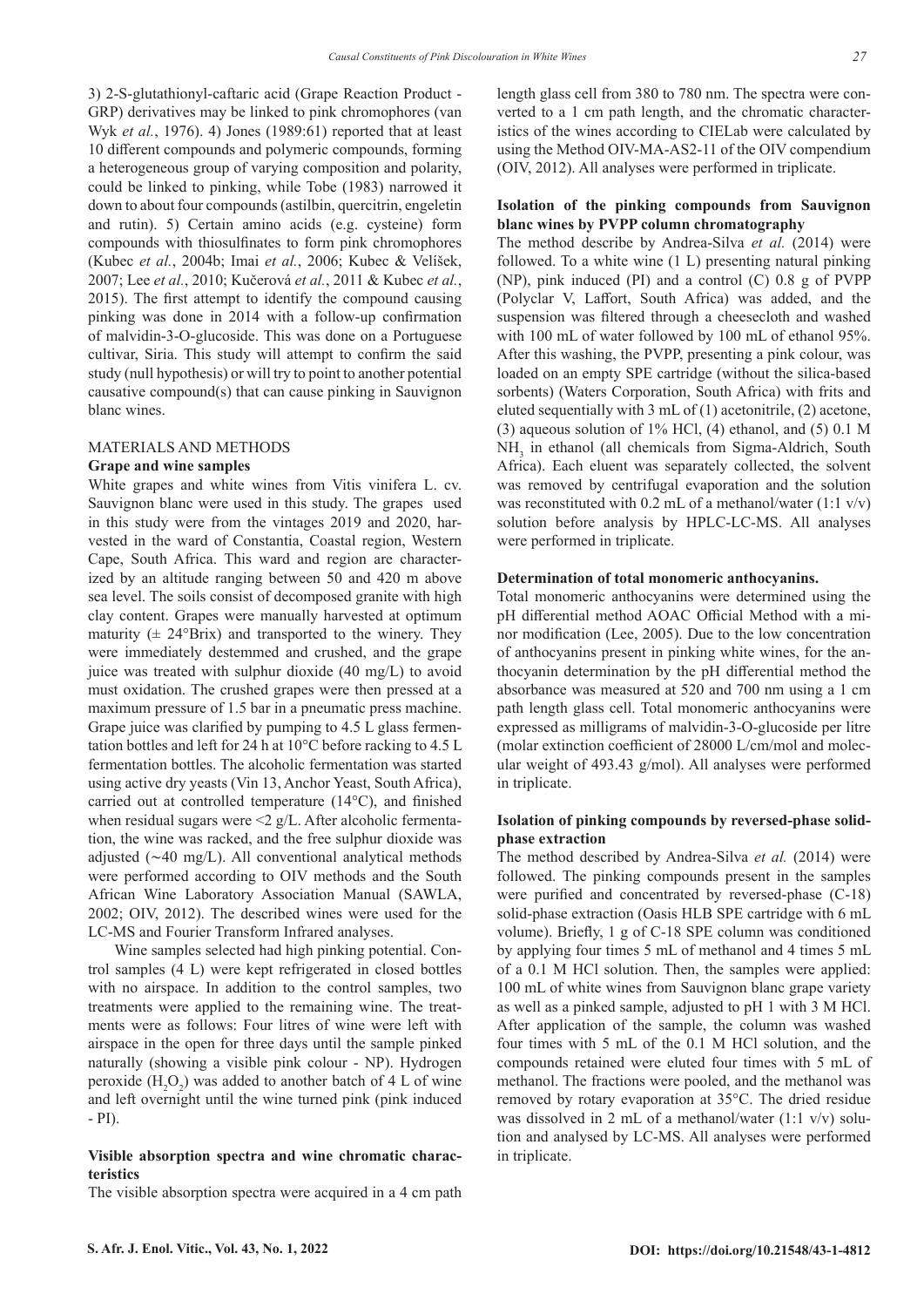## **Liquid chromatography Mass Spectroscopy**

For this experiment, Sauvignon blanc wine with high pinking potential was taken. Half of the wine was kept under a blanket of  $\mathrm{CO}_2$  gas to exclude oxygen from the wine and the other half was left open for a couple of days to pink naturally. Solid-phase extraction (SPE) was used with a 24-position SPE vacuum manifold from Supelco. The SPE procedure used was similar for each kind of cartridge. The cartridges were activated with 5 mL methanol and conditioned with 5 mL 5% methanol solution. Two hundred and fifty millilitres of samples were loaded into the cartridges and, before elution, sorbents were washed with 5 mL ultrapure water and eluted with 15 mL methanol. The eluted samples were concentrated with  $N_2$  gas up to 0.5 mL. Concentrated samples were kept in a 1 mL Eppendorf tube and directly taken for LC-MS analysis.

## *Anthocyanins*

A Waters Synapt G2 quadrupole time-of-flight (TOF) mass spectrometer (Waters Corporation, Milford, MA, USA), fitted with a Waters Acquity UPLC and photodiode array detector (PDA), was used for LC-MS analyses. The separation was achieved on a Waters BEH Amide UPLC column  $(2.1 \times 100 \text{ mm}, 1.7 \text{ }\mu\text{m})$  at 35°C. Solvent A consisted of 10 mM ammonium acetate in water; solvent B consisted of 10 mM ammonium acetate in 95% acetonitrile. The gradient consisted of a flow rate 0.25 mL/min, starting with 95% B to 40% B over 9 min, applying gradient curve 7, followed by re-equilibration to initial conditions over 5 min. Electrospray ionisation was applied in the negative mode, using a capillary voltage of 2.5 kV, a cone voltage of 15 V, desolvation temperature of 250°C and desolvation gas  $(N_2)$  flow of 650 L/hr. The rest of the MS settings were optimised for best sensitivity. Data were acquired in MSE mode, consisting of a scan using low collision energy and a scan using a collision energy ramp from 25 to 60 V, which has the added advantage of acquiring low energy molecular ion data as well as fragmentation data for all analytes all the time. Data were scanned using a scan rate of 0.2 s over the range m/z 100–1000. Leucine enkephalin was used as lock mass for accurate mass determination on the fly using a lock mass flow rate of 0.002 mL/min, acquiring lock mass data every 20 s. Sodium formate was used to calibrate the instrument. The PDA detector was set to scan over the range of 220–450 nm.

## *Phenols*

A Waters Synapt G2 quadrupole time-of-flight (TOF) mass spectrometer was used for LC-MS analysis, fitted with a Waters Ultra pressure liquid chromatography and photodiode array detection. The separation was achieved on a Waters HSS T3 column (2.1 x 100 mm with 1.7 µm particles). A gradient was applied using 0.1% formic acid (solvent A) and acetonitrile (solvent B). The gradient started at 100% solvent A for 1 minute and changed to 50% B over 22 minutes in a linear way. It then went to 100% B after 23 minutes where it was held until 24.5 minutes, followed by re-equilibration to initial conditions for 4 minutes. The flow rate was 0.25 mL/ min and the column was kept at 60ºC. The injection volume was 3 µL. Data were acquired in MSE mode which consisted of a low collision energy scan (6 V) from m/z 150 to 1500 and a high collision energy scan from m/z 40 to 1500. The high collision energy scan was done using a collision energy ramp of 30-60 V. The photodiode array detector was set to scan from 220-600 nm. The mass spectrometer was optimized for best sensitivity, a cone voltage of 15 V, desolvation gas  $(N_2)$  at 650 L/hr and desolvation temperature 275ºC. The instrument was operated with an electrospray ionization probe in the negative mode. Sodium formate was used for calibration and leucine encephalin was infused in the background as lock mass for accurate mass determinations.

## **Fourier Transform Infrared (WineScanTM) analysis**

Using Fourier Transform Infrared technology (FT2 WineScan™, Foss electric, Hille-roed, DK), the spectra were recorded in a range from 929 to 4992 cm<sup>-1</sup> with a spectral resolution of 14 cm-1. Spectra were recorded at a sample temperature of 40°C. Measurements were carried out in transmission at a defined optical path length of  $37 \text{ lm}$  using a CaF<sup>2</sup> cuvette. Sampling was conducted with an auto-sampler, using about 30 mL of sample for a double measurement, including pre-flushing of the system. The sample transmittance spectrum is then divided by the background transmittance spectrum obtained in the standard measurement. Background measurements were taken against double-distilled water. Background measurements were taken every 20 min and the system was flushed automatically every 20 min or after 15 samples. In this instrument, the interferometer system is encapsulated to minimize the disturbance by water vapour and other gases like  $CO<sub>2</sub>$  in the optical pathway. Collection of data from the entire spectrum allows the analysis of many parameters in a short period. The whole spectral range (929–4992 cm<sup>-1</sup>) is stored for each sample. There are certain ranges of frequencies, which are eliminated to prevent noise being included in the calculations. The following spectral ranges: 965–1582, 1698–2006 and 2701–2971 cm−1 are advised to be used. Two regions contain water absorption bands which also taken out of the spectral range, i.e.  $1582-1698$  and  $2971-3627$  cm<sup>-1</sup> (Patz *et al.,* 2004). Therefore, for routine wine analysis, only about 30 data points are used to quantify the following parameters: pH, volatile acidity, titratable acidity, malic acid, lactic acid, glucose, fructose, glycerol and alcohol. There is thus a whole range of data points that are not used and which could be used to identify unknown compounds (Palma & Barroso, 2002; Patz *et al.*, 2004; Bevin *et al.*, 2006).

#### **Statistical analysis**

Analysis of variance (ANOVA) was conducted according to the experimental design using SAS statistical software (Version 9.4, SAS Institute Inc., Cary, NC, USA). Shapiro-Wilk test was performed on the standardized residuals from the model to test for deviation from normality (Shapiro & Wilk, 1965). This was done for the visible absorption spectra, isolation of pinking and determination of monomeric anthocyanins. Fisher's least significant difference was calculated at the 5% level to compare treatment means. A probability level of 5% was considered significant for all significance tests. Multivariate analyses were performed using XLSTAT, version 2016 (Addinsoft, Paris, France).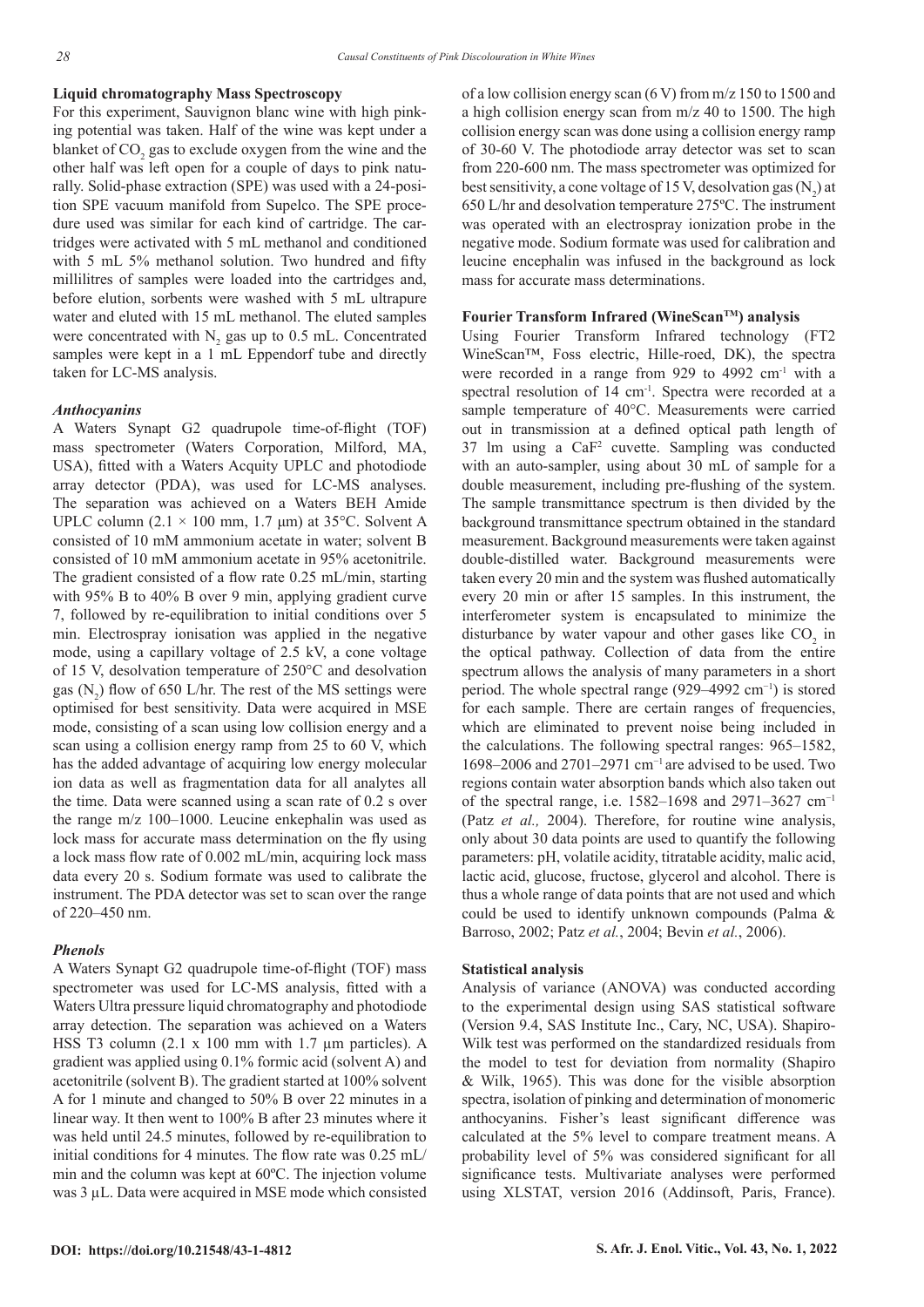AUC (Area Under the Curve) and ROC (Receiver Operating Characteristics) curve or as it is also written, AUROC (Area Under the Receiver Operating Characteristics) were used to detect the spectral differences between the control and pinked samples (Fawcett, 2006). This was done for the LC-MS and FTIR data. The t-test was used to determine the means of the two sets of data showing the significant difference from each other (Pfanzagl & Sheynin, 1996).

## RESULTS AND DISCUSSION

## **Visible absorption spectra and wine chromatic characteristics**

Sauvignon blanc, from Constantia ward, with a potential to pink was used. The wine was divided into two batches, of which each batch was further divided into a control (K), naturally pinked (NP), and a pink induced (PI) wine. The pH of the wine (K, NP & PI) was 3.3. To test the findings of Simpson (1977a) that pH does not influence pinked wines, the second batch  $(K, NP & P1)$  were acidified to a pH 1.0 before testing it chromatographically. Figure 1 presents the visible absorption spectra of the Sauvignon blanc's control wine (blue line at pH 1.0 and blue dotted line at pH 3.3), the same white wine where the wine pinked naturally (the orange line at pH 1.0 and orange dotted line at pH 3.3) and the same wine that was pink induced by hydrogen peroxide (green line at pH 1.0 and green dotted line at pH 3.3). The control wine showed no visible peak at 500 nm at either pH 3.3 or pH 1.0 as the wine had a normal white wine colour. There were definitive differences between naturally pinked and pinked induced wines. The pinkish discolouration was more evident for the pink induced wines, while the naturally pinked wines had a light pinkish colour, which showed the

oxidation effect of  $H_2O_2$  on the wine components.

The difference between NP and PI wine is also shown in Figure 1. The PI wine has a much higher peak at 500 nm than the NP wines. This could be explained by the  $H_2O_2$ mode of action which was more aggressive and therefore the colour change in the wine was more prominent (Giguere, 1983). Although the PI wine showed a higher absorbance peak than the NP wine, the difference between  $PI_{10}$  and PI<sub>2</sub>, is non-significant. The pH does not influence the pink discolouration of PI wines as much as it does the NP wines as there was only a slight increase in absorbance at 500 nm between  $NP_{1.0}$  and  $NP_{3.3}$ .

The  $L^*$  a•  $b^*$  values describe a three-dimensional colour space. The vertical axis  $L^*$  is a measure of lightness, from completely opaque (0) to completely transparent (100), while on the hue-circle a• is a measure of redness (or -a• of greenness), and b\* of yellowness (or -b\* of blueness) (Bakker et al., 1986). The Sauvignon blanc was divided in two pH groups (pH 3.3 and pH 1.0). Each of these two pH groups were further divided in a control (K), natural pink (NP) and pink induced (PI) wine. The control wine of pH 3.3 ( $L^*$  = 97.9;  $a^* = -0.6564$ ;  $b^* = 5.4816$ ) and pH 1.0 ( $L^* = 96.6$ ;  $a^* =$  $-0.0438$ ;  $b^* = 3.4173$ ) had a pale yellow colour. The natural pink wine at pH 3.3 ( $L^* = 97.3$ ;  $a^* = 0.6380$ ;  $b^* = 4.2334$ ) showed a slight pinkish colour, while the NP wine at pH 1.0  $(L^* = 95.8; a^* = 0.9385; b^* = 2.0723)$  was not much darker according to visual perception. The large colour difference was perceived with the PI wine. Between the two pH levels of the PI samples, there was a slight visual difference. The pH 3.3 ( $L^* = 91.7$ ;  $a^* = 6.1628$ ;  $b^* = 11.3448$ ) and pH 1.0  $(L^* = 90.8; a^* = 4.4952; b^* = 8.2376)$  changed to a deeper salmon pink after the addition of H2O2. The colorimetric



#### FIGURE 1

The visible absorption spectra of a Sauvignon blanc (blue line K\_1.0–control wine at pH 1.0, dotted blue line K\_3.3–control wine at pH3.3, orange line NP\_1.0–naturally pinked wine at pH1.0, dotted orange line NP\_3.3–naturally pinked wine at pH 3.3, green line PI\_1.0–pink induced wine at pH1.0 and dotted green line PI\_3.3–pink induced wine at pH3.3).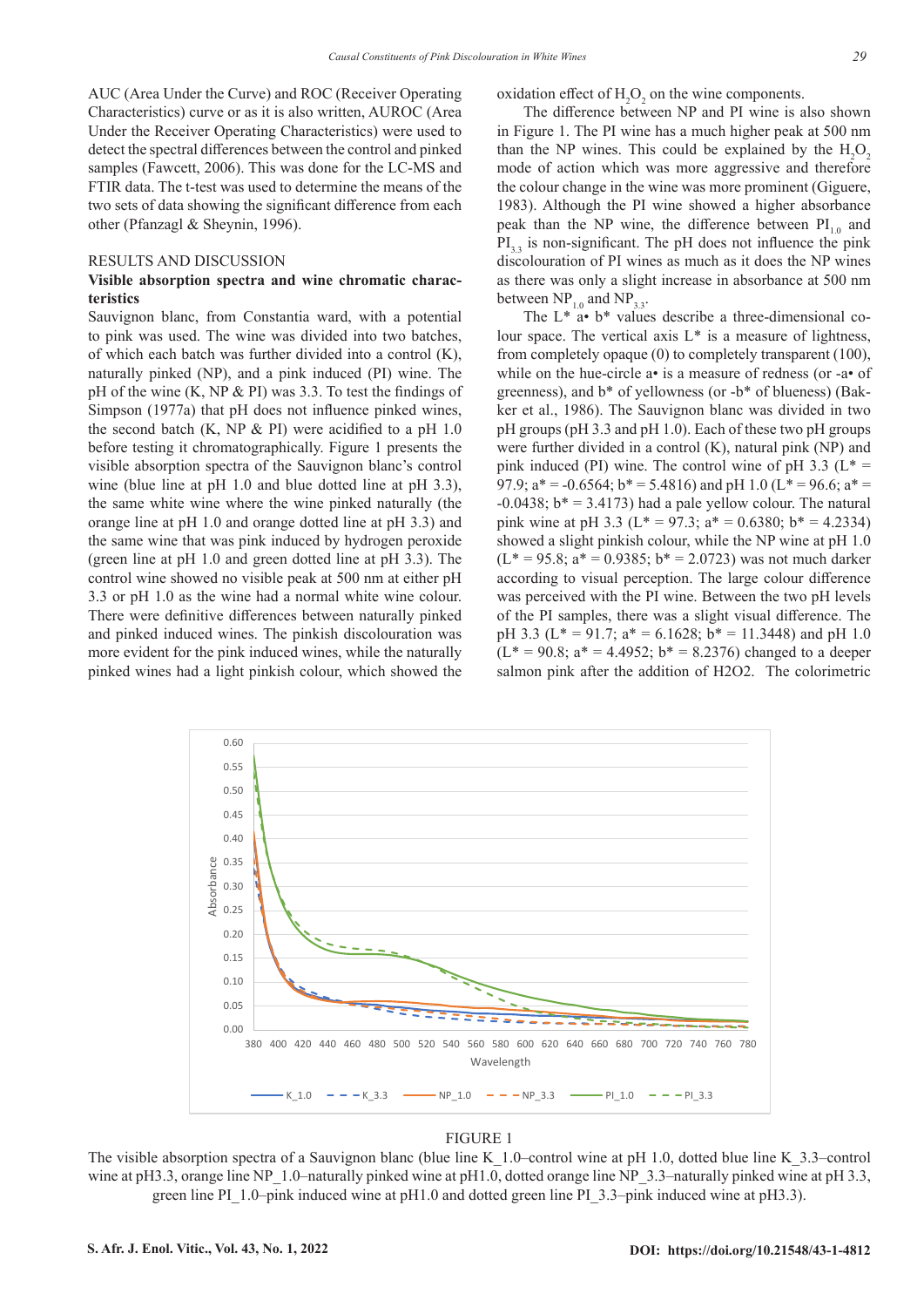differences between the control wine at both pH levels and the natural pink at wine ph showed no visible differences (ΔE\* for KpH1.0 and NPpH3.3 is 2.5 and 1.9 respectively). The biggest visible difference can be seen between the NPpH1.0, PIpH3.3 and the PIpH1.0 ( $\Delta$ E<sup>\*</sup> = 4.3, 10.9 and 9.2 respectively). This indicates that pinking can be seen if it occurs naturally, but the colour difference are more prominent when pinking are induced.

The experiment was repeated with five wines from the Coastal wine region. These wines, which corresponds to 0.01, 0.02, 0.03, 0.04 and 0.05 absorbancy units (AU) on a spectrophotometer were compared to a Rosé also from the Robertson wine area. The aim of this experiment as to see at what absorbancy unit a pinked wine is visable to a consumer. The measurement for lightness  $(L^*)$ , redness  $(a^*)$  and yellowness (b\*) for the five wines were: 0.01 AU ( $L^* = 96.8$ ; a\*  $= -0.6537$ ;  $b* = 8.1180$ ), 0.02 AU ( $L* = 96.1$ ;  $a* = 0.3329$ ;  $b* = 8.3125$ , 0.03 AU (L<sup>\*</sup> = 95.3; a<sup>\*</sup> = 1.0500, b<sup>\*</sup> = 8.2546), 0.04 AU ( $L^* = 95.1$ ;  $a^* = 1.8385$ ,  $b^* = 8.2639$ ) and 0.05 AU  $(L^* = 94.5; a^* = 2.8065; b^* = 8.1913)$ . The Rosé wine was  $(L^* = 90.7; a^* = 9.3774; b^* = 8.7410)$ . The 0.01 Au wine compares with the control wine  $(L^* = 97.9; a^* = -0.6564;$  $b^* = 5.4816$ ) as both these wines are in the green spectrum with both negative values in  $a^*$ . The  $\Delta E^*$  between the control wine and the 0.01 AU wine equals 2.9, which falls in the range stated by Martínez et al. (2001). The conclusion can be made that there is no percievness in colour between these two wines. As the absorbancy units increases, so is there an increase in the red spectrum. The ΔE\* increased from 2.9 (0.01 AU) to 5.6 (0.05 AU) measured against the control wines.

The absorbance at 500 nm showed that the NP wine was just over the limit of 0.05 AU, which is regarded as the cutoff point for pinking susceptibility (Simpson, 1977a; SAW-LA, 2002). Comparing the NP wine at the two pH levels at 500 nm, showed that there is a slight increase in absorbance when the pH level was lowered to pH 1.0. The absorbance of the PI wine was about three times higher than the NP wine. The addition of  $H_2O_2$ , which form part of the reactive oxygen species (ROS), reacts more aggressively with hydroxyl substrates leading to a darker hue of pink (Oliveira *et al.*, 2011). In his epic study, Simpson (1977a) proved that there is no colour difference by reducing the pH of pink wine. He concluded that, if there is no colour difference after reducing the pH, anthocyanins were not the cause of pinking.

When a white wine pinked in a bottle, a definite pinkish or salmon-red discolouration can be observed. This study showed that there were no significant differences between treatment at wine pH and its corresponding pH 1.0. This can lead to a conclusion that a decrease in pH does not influence the colour of a pinked wine, which support the findings of Simpson (1977a). The darker discolouration observed with the addition of  $H_2O_2$  showed a strong oxidising effect on oxidisable wine components.

## **Isolation of the pinking compounds from Sauvignon blanc wines by PVPP column chromatography**

In rare cases, pinking is observed after bottling. A small percentage are perceived by members of the Wine and Spirit Board tasting and are then rejected (unpublished SAWIS

data). The strategy of most winemakers is to work preventatively by adding polyvinylpolypyrrolidone (PVPP) to their wine during the blending and/or fining stage. For this reason, PVPP was used for the following experiment. To 1 L of wine, 0.8 g/L PVPP was added to the control, NP and PI wine samples. The PVPP was filtered out and loaded to empty SPE cartridges before eluted with 3 mL of acetonitrile, acetone, an aqueous solution of  $1\%$  HCl, ethanol and 0.1 M NH<sub>3</sub> in ethanol sequentially. All the eluted samples had a clear liquid except for the PI samples that were eluted with  $0.1 M NH<sub>3</sub>$ , which had a darker pink/red colour. A low-intensity peak was observed at 479.083 g/mol ([m+H]) for the PI samples of all 0.1 M NH<sub>3</sub> eluates. There were 62 compounds listed on Metfrag and corresponds to the molar mass of which petunidin-3-O-glucoside, petunidin-3-O-galactoside and 4-O-methyldelphinidin-3-glucoside best-fit anthocyanins that could contribute to a pinkish colour in the wine. Only the petunidin-3-O-glucoside corresponds to anthocyanins found by Andrea-Silva *et al.* (2014) and Cosme *et al.* (2019). Flavonoid concentrations in the NP and K samples were too low to be detected. There was nothing to detect in the other eluents.

Although malvidin was found in Siria, it seems that petunidin cannot be excluded in Sauvignon blanc wines. Further research is needed in analysing Sauvignon blanc wines to ensure the effect of any monomeric anthocyanins and their influence on the pinking susceptibility of the wines.

## **Determination of total monomeric anthocyanins**

Monomeric anthocyanins were measured in the control (K), NP and PI wines according to the AOAC method (Lee, 2005). The control and NP wines had very low quantities of monomeric anthocyanins (40 and 10 µg/L, respectively), while the PI wines had more than twice the concentration of monomeric anthocyanins  $(90 \mu g/L)$ . This confirms the study done by Arapitsas *et al.* (2015), that there are trace amounts of monomeric anthocyanins in white cultivars. The concentrations measured are well below the limit determined by Andrea-Silva *et al.* (2014) of 300 µg/L for pinking to become detectable in Siria wine. The research of Andrea-Silva *et al.* (2014) and Arapitsas *et al.* (2015) showed the possibilities of anthocyanin formation in white cultivars and the different concentrations that can be found in different white cultivars. Arapitsas *et al.* (2015) showed the concentrations for the 2011 harvest year for Sauvignon blanc (55.44  $\mu$ g/kg), Riesling (138.99 µg/kg), Gewurztraminer (1094.90 µg/kg), Chardonnay (37.05 µg/kg) and Moscateller (922.00 µg/kg). Although this study confirms the possibility of anthocyanins present in white grape cultivars, it also is shown that the quantities are below the concentration to induce pinking in, especially, Sauvignon blanc. Several studies have shown that white grape cultivars possess the VvmybA1 gene for anthocyanin expression, but that these genes are recessive (Jeong *et al.*, 2006; Azuma *et al.*, 2007; This *et al.*, 2007; Mitani *et al.*, 2009; Terrier *et al.*, 2009; Fournier-Level *et al.*, 2010).

## **Liquid chromatography-mass spectrometry (LC-MS) analysis**

#### *Anthocyanins*

Anthocyanins have a very distinct fingerprint in red wines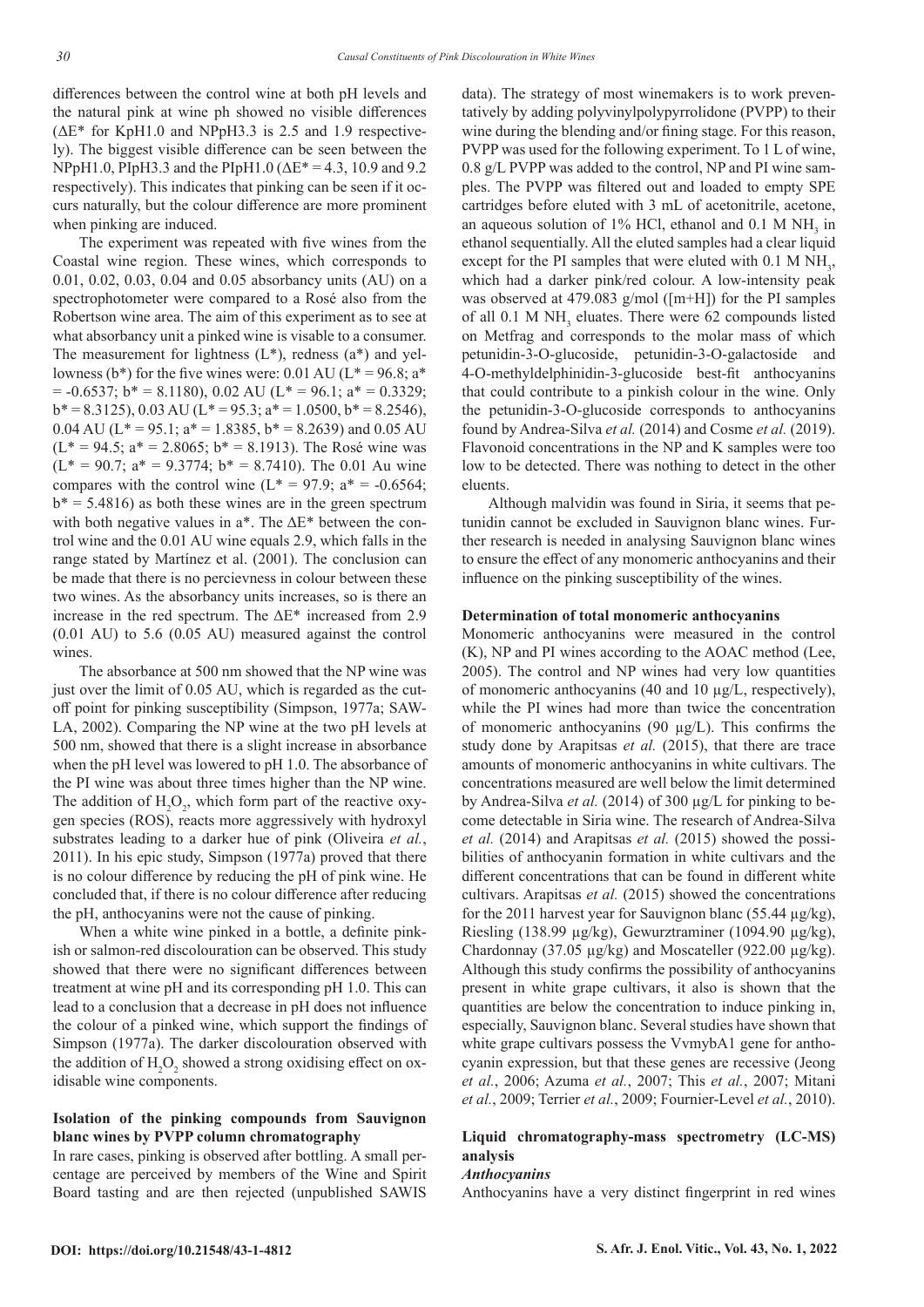and these fingerprints can be used to distinguish between different cultivars (García-Beneytez *et al.*, 2003). Although that may be the case for red cultivars, finding anthocyanins in white wine even if the wine has pinked, can be problematic. Analysis of anthocyanins by LC-MS throughout this study always showed anthocyanins to be non-detectable, reflecting either concentrations less than the detection limit of 1 mg/L or the absence of anthocyanins in the samples. LC-MS results confirmed FT-MIR results, showing no or nondetectable levels of anthocyanins. Although anthocyanin is known to only be present in coloured grape berries, a study done by Arapitsas *et al.* (2015) showed trace amounts of delphinidin-3-O-glucoside, cyanidin-3-O-glucoside, peonidin-3-O-glucoside, petunidin-3-O-glucoside and malvidin-3-O-glucoside (µg/kg) in white grape cultivars Chardonnay, Riesling, Gewurztraminer, Moscateller and Sauvignon blanc after analyses with UPLC-MS-MS. In analysing our pinked samples and their corresponding control samples (nonpinked Sauvignon blanc wines) with LC-MS, no clear differences in spectra were evident between the samples analysed. This also led to the conclusion that anthocyanins were not detected, and probably, therefore, had no influence on pinking in our wine.

## *Phenols*

An untargeted LC-MS analysis of the control and pinked sample showed peaks corresponding to phenolic compounds normally found in white wines. The difficulty with using the LC-MS became evident when peaks could be seen, but the compounds corresponding to the given mass could not be identified. The internal library of the LC-MS was more calibrated for pharmaceuticals, with numerous compounds added continuously to the MS library for wine metabolites to represent the chemical complexity of wines. A different approach was necessary to evaluate the impact of the

different masses found and S-plots were constructed from the LC-MS raw data (Figure 2). The S-plots are a screening tool that can be used to identify possible masses contributing to the difference between the control and pinked wines. The potential distinctive time\_mass numbers are distributed on the S-plot (upper right and lower left of the S-plot). A list of time mass compounds, which may influence the pink wine, was generated. In Table 1 the masses of compounds with the most influences, to either the control or pinked samples, with their retention times in brackets, are depicted.

From this S-plot (Figure 2) the time\_mass compounds considered to be the main contributors, but not the only ones, driving the differences between the matrices were 429 (14.66), 229 (17.95), 383 (7.54) and 487 (8.41) on the left side of the S-plot and 287 (12.21), 401 (8.54), 383 (7.54) and 616 (10.07) on the top of the S-plot. The only compound which could be positively identified, with regards to the LC-MS in Table 2, is GRP which correlates with a mass of 616.1073. The closest phenolic compounds that fit the masses in Table 2 are Daidzein 4'-O-glucuronide (429.2139 - not found in wine), dihydro-resveratrol (229.1078), 5-(3',5'-dihydroxyphenyl)-valerolactone-3-O-glucuronide (383.1547 - not found in wine), 6''-O-acetylglycitin (487.0681 - not found in wine), phlorin (287.0749 - not found in wine), 5-heneicosenylresorcinol (401.1458 - not found in wine). These compounds are plant metabolites and are associated with water stress (De Sanctis *et al.*, 2012) or the response of plants against fungal attack.

In all the analyses that were done on pinked wine in this study, the data generated indicates either low levels (nondetected) or no signs of the presence of phenolic substances that could cause pinking in white wines. A new theory was hypothesised that phenols may not lead to pinking but that another type of compound plays a role. This new theory took an interesting turn in the discovery of a series of



FIGURE 2

An S-plot drawn from the chromatographic data obtained from pinked and control (Sauvignon blanc) samples. The first number in a sequence depicts the retention time, while the second set of numbers depicts the mass of a compound (e.g. 17.95 229.1078).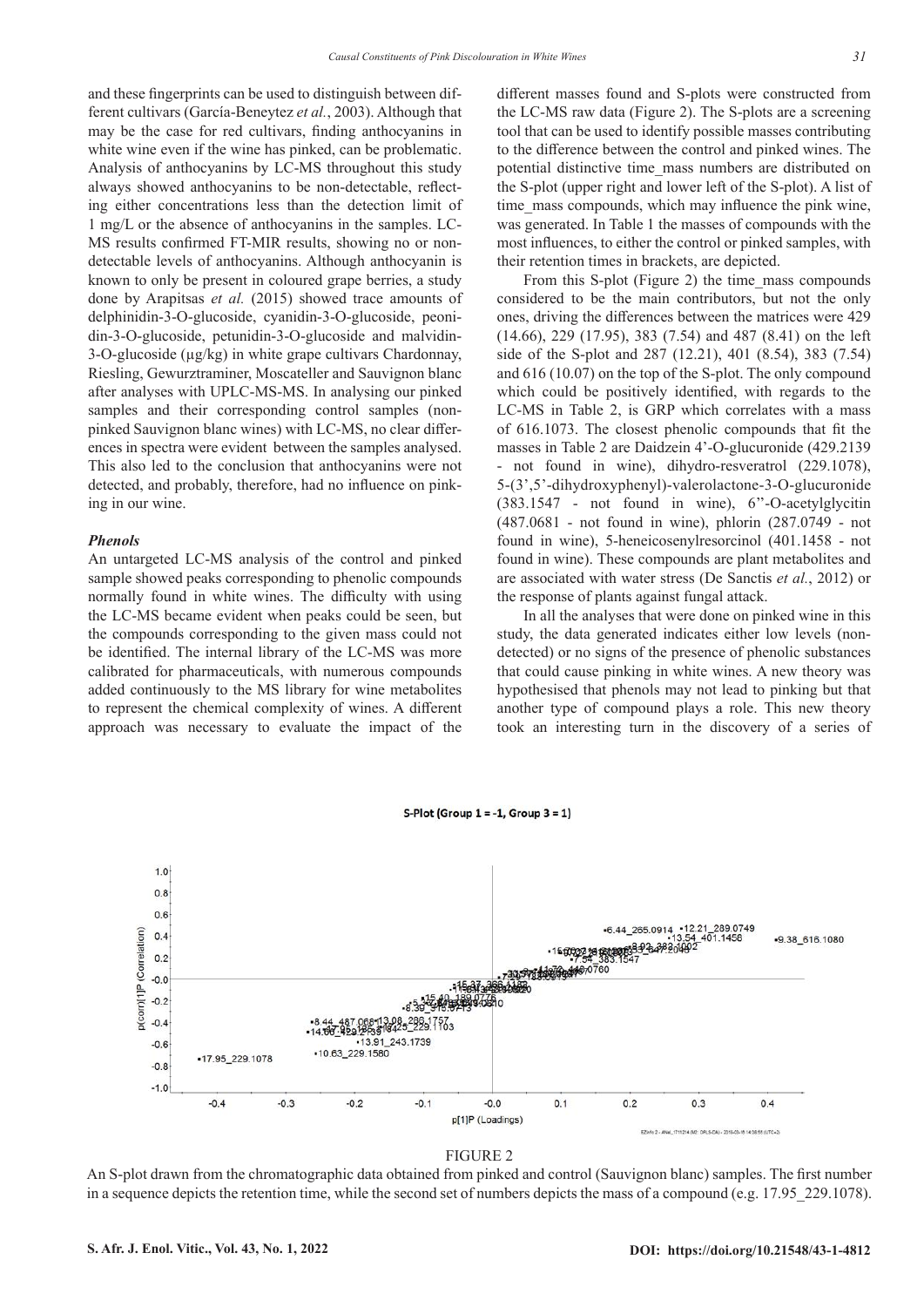## TABLE 1

Mass with retention times in brackets noted from S-Plots of LC-MS data

M-H–An H+ is subtracted during the LC-MS analysis. Rt– Retention time in brackets

| Mass $[M-H]$ (Rt) - Right | Mass $[M-H]$ $(Rt)$ - Left |
|---------------------------|----------------------------|
| 429.2139 (14.66)          | 287.0749 (12.21)           |
| 229.1078 (17.95)          | 401.1458 (8.54)            |
| 383.1547 (7.54)           | 383.1547 (7.54)            |
| 487.0681 (8.41)           | 616.1073 (10.07)           |

articles written on pinking in onions. In these articles, the authors showed that certain amino acids (the most common one is L-cysteine) which react with thiosulfinates to form compounds that turn onions and garlic pink in the presence of oxygen (Shannon *et al.*, 1967; Kubec *et al.*, 2004a, b; Dong *et al.*, 2010; Kubec & Velíšek, 2007; Kučerová *et al.*, 2011; Kubec *et al.*, 2015). This opens a new path in further research for the pinking compound.

## **Grape reaction product (GRP)**

Glutathione (GSH) is a natural tripeptide present in grapes and wines. Its antioxidant properties are particularly useful during winemaking with white varieties like Sauvignon blanc (Kritzinger et al., 2013; Pons et al., 2015). Glutathione is normally found in the pulp and skins of grape cultivars, especially Sauvignon blanc. An increase in skin contact time for this cultivar could increase the glutathione concentration by as much as 55% (Pons et al., 2015). Polyphenol oxidase (PPO) has the ability to oxidise caftaric acid and/or coutaric acid to form o-diphenols (Kritzinger et al., 2013). Glutathione reacts with these o-diphenols to form 2-S-glutathionylcaftaric acid (GRP) which cannot be oxidised by PPO. Laccase, from Botrytis cinerea, can oxidise GRP back to o-diphenols, which in turn can lead to browning of white wines (du Toit et al.,

2007; Cejudo-Bastante et al., 2010; Roland et al., 2010; Kritzinger et al., 2013; Gambuti et al., 2016). GRP present in must and wine is formed by the chemical or enzymatic oxidation of caftaric acid to its quinone, and reduction of caftaric acid quinone by glutathione. During must oxidation, glutathione concentration decreases while the GRP concentration increases, and will continue to increase until the glutathione pool is exhausted (Vallverdu*́-*Queralt et al., 2015). In Figure 3, the GRP concentration of the control sample is much higher than the pink sample. The control samples was kept under a blanket of  $\mathrm{CO}_2$  gas to exclude oxygen from the wine; the pink sample was left open for a couple of days to pink naturally. Under oxidation conditions, after depletion of the glutathione, quinones can oxidise other substrates, like GRP or other phenolic compounds, which can lead to a decrease in GRP concentrations (Fracassetti & Tirelli, 2015), explaining the lower GRP concentration in pinked samples. Also, with the formation of  $H_2O_2$  in the wine, the  $H_2O_2$  oxidised to hydroxyl radical with the help of  $Fe<sup>2+</sup>$ . This hydroxyl radical has then the potential to further oxidise the GRP to decrease its concentration (Cheynier et al., 1989; Li et al., 2008; Oliveira et al., 2011; Danilewicz & Standing, 2018).

## **Fourier Transform Infrared (WineScanTM) analysis**

A Sauvignon blanc wine was naturally pinked by standing outside for three days and a control (K) sample was kept in a full bottle with no airspace. After pinking naturally (NP), the pinked and control sample was sent for FTIR analysis. The FTIR scans in the mid-infrared (MIR) spectrum from about 929–4880 cm-1. MIR forms part of the infrared spectrum which can be divided into near-infrared (NIR), mid-infrared (MIR) and far-infrared (FIR). In between the ultraviolet (UV) spectrum and IR is the visible light (Vis) spectrum that is mostly used by spectrophotometers. Therefore, the ranges that are available for researchers are 280–400 nm (UV), 400– 700 nm (Vis), 700–2 500 nm (NIR), 2 500–5 000 nm (MIR) and 5 000–1 000 000 nm (FIR). The initial research done by Kaffka and Norris (1976) on the use of infrared spectra

TABLE 2

| <b>Spectral</b><br>$groups (cm-1)$ | <b>Reference</b><br>category | <b>Assignments</b>                                                                                                   |
|------------------------------------|------------------------------|----------------------------------------------------------------------------------------------------------------------|
| $929 - 1026$                       | K                            | C-O stretching $&$ O-H out-of-plane tension of carboxylic acid, alcohols and organic acids                           |
| $1053 - 1057$                      | P                            | C-N stretching of amines                                                                                             |
| 1064-1072                          | K                            | C-O stretching of primary alcohols                                                                                   |
| 1095-1373                          | K                            | C-O stretching of secondary, tertiary alcohols, esters and aromatic esters, S=O stretching<br>of sulphuric compounds |
| 1466–2272                          | K                            | Symmetric $\&$ asymmetric in-plane bending of CH,                                                                    |
| 2303-2391                          | P                            | Not identified                                                                                                       |
| $2411 - 2700$                      | K                            | Not identified                                                                                                       |
| 2777-2789                          | K                            | Weak and broad O-H stretching of alcohols, strong O-H stretching of carboxylic acids                                 |
| 2874-2916                          | P                            | N-H stretching of amine salts                                                                                        |

Spectral groups with their reference categories and the corresponding compound groups. The spectral groups are depicted as wavenumbers (cm<sup>-1</sup>); reference categories are K (control) and P (pinked) wine samples.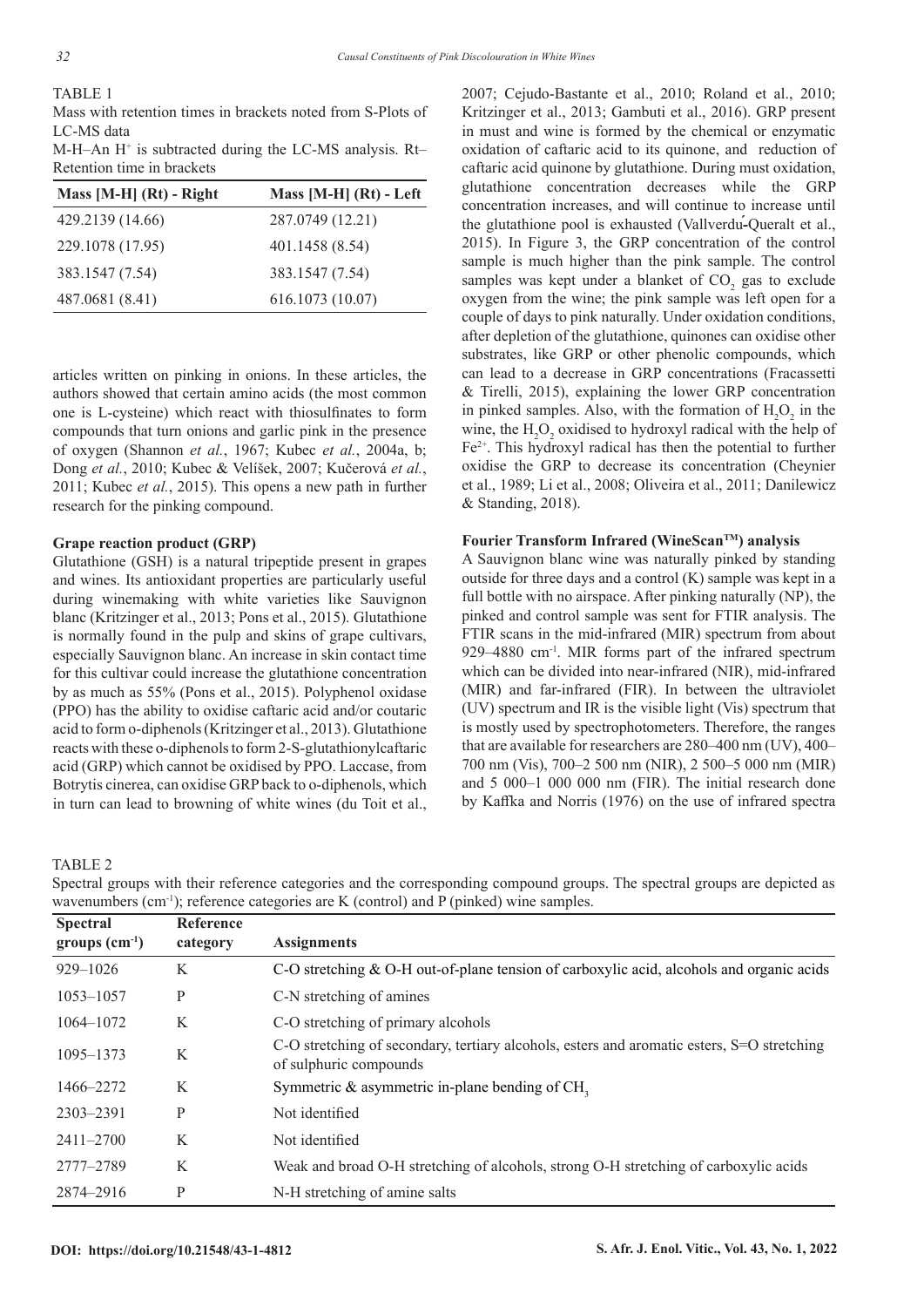

FIGURE 3

A LC-MS chromatogram of control versus a naturally pinked wine sample. The top graph is the control and the bottom graph is the pink samples. The arrow indicates the GRP peak.

to analyse wine components, opened up a whole new field of research and studies was done to correlate total soluble solids (Cao *et al.*, 2010), alcohols (Baumgarten, 1987; Yano *et al.*, 1997; Li *et al.*, 1999), volatile acids (Yano *et al.*, 1997), esters (Ribéreau-Gayon *et al.*, 2001), aroma compounds (Vianna & Ebeler, 2001; Díaz-Maroto *et al.*, 2005; Lorenzo *et al.*, 2009), anthocyanins (Janik *et al.*, 2007; Hernández-Hierro *et al.*, 2013) and phenolic compounds (Cozzolino *et al.*, 2004; Cozzolino, *et al.*, 2008) with conventional analytical methods. Using the whole range of MIR spectra, it is possible to see at what ranges significant differences can be observed between a control wine and a pinked wine. Two regions containing strong water absorption, 1582–1698 and  $2971-3627$  cm<sup>-1</sup> and the region from  $3627$  cm<sup>-1</sup> onwards is eliminated because it contains very little useful information (Nieuwoudt *et al.*, 2004; Patz *et al.*, 2004).

Area Under the Curve (AUC) and Receiver Operating Characteristics (ROC) were used to look at each wavenumber. For each wavenumber, an optimal cut-off value was calculated. On each of these wavenumbers, a student t-test was done to discriminate the significant difference between the control and pink samples. The principal component analysis (PCA) graph explained 87.72% of the variation of the spectra between the control and the pinked samples (Figure 4) indicating distinct groupings of the control and pink samples.

Figure 5 depicts the raw FT-MIR spectra of control and pink wine samples in the region of the infrared medium spectrum (929–3900 cm<sup>-1</sup>). The water absorption points, 1582–1698 and 2971–3627 cm-1 were removed. The area under the red oval circle depicts the spectra points 2299 to 2391 cm-1. While there were significant differences from other spectra (as will be depicted later), this area (2299 to 2391 cm-1) showed a definitive difference between the pink and control wine samples, favouring the pink samples

(meaning higher spectra values than the control). Figure 6 depicts the spectra between the control and pink wine samples of wavenumbers 2299–2391 cm-1. False-positive bands could be identified in this region due to atmospheric CO<sub>2</sub> in poorly adjusted and old equipment (2350 cm<sup>-1</sup>). Samples stored at low temperatures with dissolved  $CO_2$  can show a false positive band (2325 cm<sup>-1</sup>), as well as absorption of gaseous  $N_2$  (2330 cm<sup>-1</sup>) (Socrates, 2001). Compounds fitting the absorption bands of 2299 to 2391  $cm<sup>-1</sup>$ , could be amines with  $-NH^{2+}$ ,  $-NH^{+}$  and  $C=NH^{+}$  (2250 – 2700 cm<sup>-1</sup>) as well as mercaptans  $(2280 - 2330 \text{ cm}^{-1})$  (Socrates, 2001). This possible absorption of amines could indicate to compounds found in pinking of onions where amino acids bind with thiosulfates (Shannon *et al.*, 1967; Kubec *et al.*, 2004a, b; Dong *et al.*, 2010; Kubec & Velíšek, 2007; Kučerová *et al.*, 2011; Kubec *et al.*, 2015). In an extensive study done by Fragoso *et al.* (2011a, b), the possibility to use FT-MIR in the identification of phenolic compounds was investigated. Grape juice of different phenolic ripeness was analysed, and after the addition of catechin, gallic acid, tannic acid and malvidin-3-O-glucoside, absorptions between 1168–1457 cm-1 (gallic acid), 1133-1160 cm<sup>-1</sup> (tannic acid) and 1238-1322 cm<sup>-1</sup> (catechin) and  $1373-1457$  cm<sup>-1</sup> (catechin), were noticed. The team of Fragoso (2011a, b) also noticed that with an increase in malvidin-3-O-glucoside concentrations the spectra ranges could not be identified, and therefore suggested that the range for anthocyanins would probably fall between 1108– 1457 cm-1. This was confirmed by Culbert *et al.* (2015) after studying total phenolic compounds which absorbed between 900–1500 cm-1. Statistical analysis showed a spectral difference between wavenumbers 1096–1373 cm<sup>-1</sup>, which favours the control samples. The total phenolic concentration analysed by HPLC (data not shown) showed that the control samples had a higher concentration of phenols than the pink samples. Therefore, a logical deduction could be made that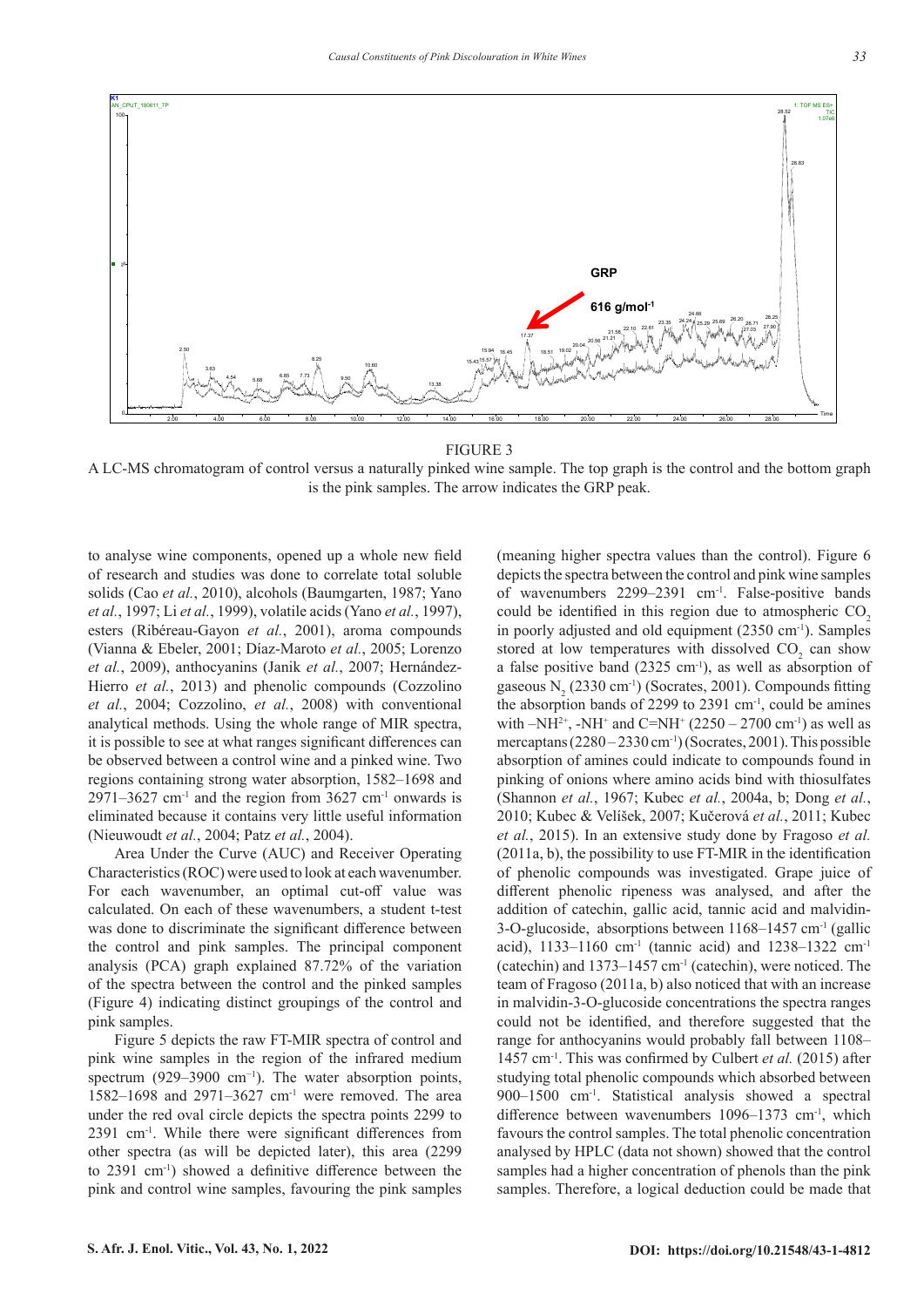

FIGURE 4 PCA scoring to discriminate between wine types, based on the FTIR fingerprint region (929 - 3927 cm<sup>-1</sup>).



#### FIGURE 5

The water absorption points,  $1582 - 1698$  and  $2971 - 3627$  cm<sup>-1</sup> were removed. The area under the red oval circle depicts the The raw FT-MIR spectra of control and pink wine samples in the region of the infrared medium spectrum (929 – 3900 cm−1). spectra points 2299 to 2391 cm<sup>-1</sup>.

total phenolic compounds do not influence the pinking of the wine samples. Janik *et al.,* (2007) showed that pigmented compounds like anthocyanins are in the visible spectrum range between 400–700 nm (25000–14285 cm<sup>-1</sup>). This could explain why no indication of anthocyanins was found as it falls outside of the spectra range used for this study.

The AUC analysis indicated that 486 wavenumbers showed significant differences between the control and pinked samples. This could be grouped into nine groups of wavenumbers (Table 1) which differ in the number of spectral points in each group. Each of these groups also differs in their sensitivity to reference groups (either control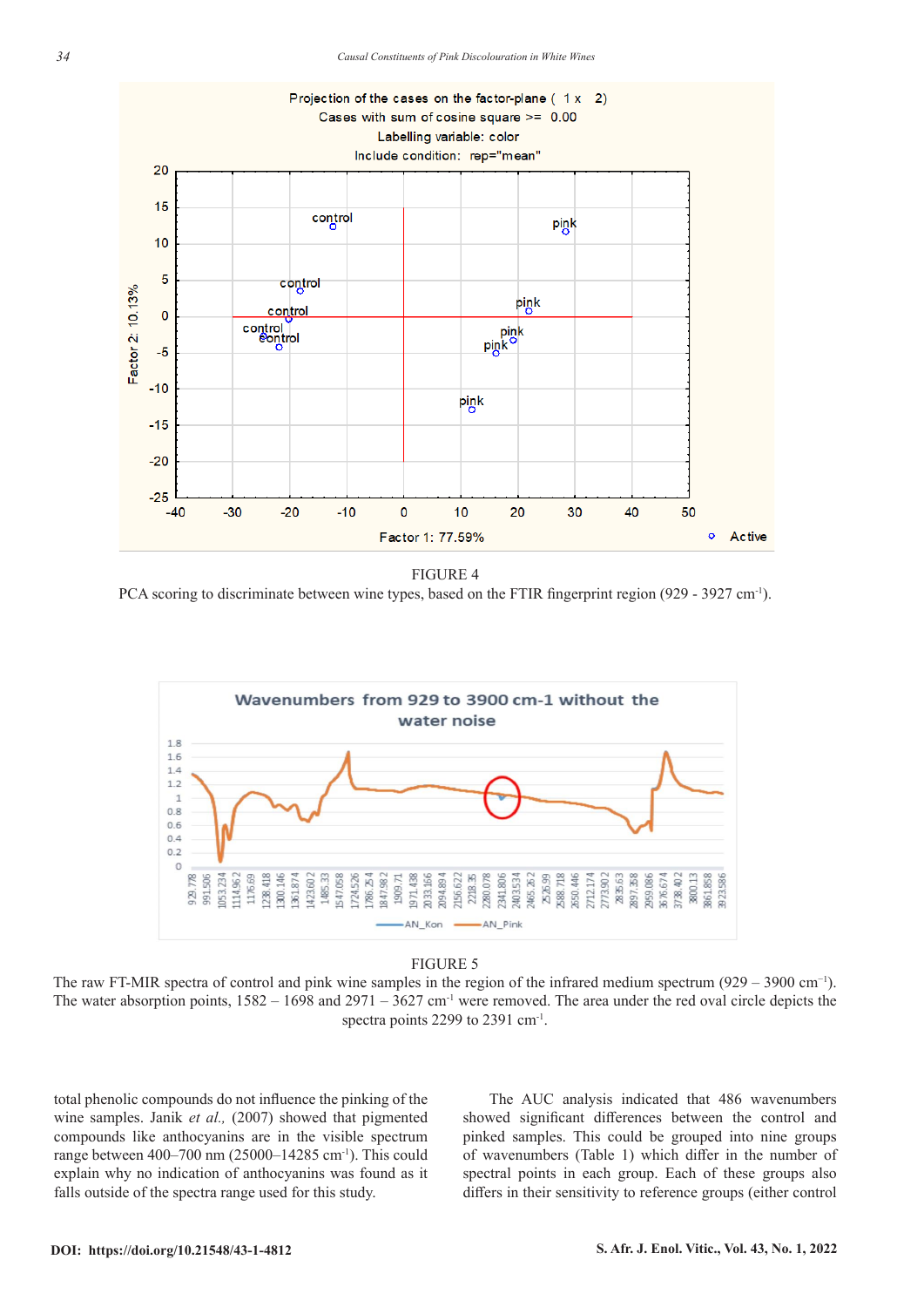

FIGURE 6

A spectra plot graph depicting the control wines versus pink wine from spectra points 2299 to 2391 cm-1.

or pink). By using the AUC's optimal cut-off point and testing the sensitivity and specificity of each wavenumber, these spectral groups can be identified as favouring the control samples or the pinked samples (Table 2).

Identification of specific compounds using the frequencies is nearly impossible (Liu, 2006), although certain stretching and vibrating overtones of groups and functional groups are known. The frequency bands of 929–1026 cm<sup>-1</sup> shown in Table 2, are associated with  $C=C$ bending of alkenes (Sigma-Aldrich), C-O stretching and O-H out-of-plane tension of carboxylic acid, alcohols and organic acids (Cocciardi *et al.*, 2005). These bands favour the control sample and the difference could be a slight difference between alcohol and organic acids of the control and pinked samples. Frequency bands 1053–1057 cm-1 are associated with C-N stretching of amines (Sigma-Aldrich). These bands favour the pinked samples and could show that amino acids may play a role in the pinking of white wines. The frequency bands of  $1064-1072$  cm<sup>-1</sup> are more associated with C-O stretching of primary alcohols (Sigma-Aldrich). Frequency bands  $1095-1373$  cm<sup>-1</sup> encompass a broad range and it can be associated with a whole range of stretching, like C-O stretching of secondary and tertiary alcohols, esters and aromatic esters or S=O stretching of sulphuric compounds (Sigma-Aldrich). The frequency bands of 1466–2272 cm-1 are also a broad range of bands that can associate with a whole range of compounds, like the C=O stretching of acid halides, acetaldehyde and aliphatic ketones, as well as medium C-H bending of alkenes (Sigma-Aldrich) and symmetric and asymmetric in-plane bending of CH<sub>3</sub> (Silva *et al.*, 2014). The spectral group corresponding to  $2303-2391$  cm<sup>-1</sup> is the only spectral group that showed a distinct differentiation between the control and pinked samples (Figure 6). The C-N triple bond of nitriles can, in most cases, peak (with varying intensity) around 2349 cm<sup>-1</sup>. These C-N triple bonds can be associated with amines, amides, pyridines, nitriles and pyrroles, which is a constituent of 3-3'-dithio-2,2-dipyrrole which led to pinking in Allium species of garlic and onions (Hu *et al.*, 2010). The frequency bands of 2777–2789 cm-1 are more associated with strong O-H stretching of carboxylic

acids or a weaker O-H stretching of alcohols (Sigma-Aldrich) which favours the control sample. The last frequency ranges of 2874–2916 cm-1 favour the pinking samples and are associated with C-H stretching of alkenes and strong N-H stretching of amine salts. This range, in conjunction with range 1053–1057 cm-1, could also indicate an association with amino acids that may influence the pinking of white wines.

## **CONCLUSIONS**

Changes in the visible absorption spectra with increased absorption at 500 nm, and in CIELab chromatographic characteristics with pinking, indicate a transformation in the presence of oxygen of some specific chemical compound(s) in susceptible varieties like Sauvignon blanc. The ΔE\* showed that the consumer can definitely distinguished between a control wine and a pink wine which corresponds to 0.02 and 0.03 AU on a spectrophotometer and that pinking is visible for a consumer. Slight increases in absorbance with acidification of wines, and LC-MS analysis of PVPP and solid phase extracted pinked Sauvignon blanc wines indicate the possibility of monomeric anthocyanins and more particularly petunidin present in Sauvignon blanc, albeit at very low concentration. Although petunidin is the anthocyanin in Sauvignon blanc, malvidin has been reported to cause pinking in Siria. Follow-up investigations need to incorporate the anthocyanin expression of the recessive VvmybA1 gene, present in white grape cultivars including Sauvignon blanc, as well as the role of amino acids and GRP. FTIR and LC-MS analyses in this study showed differences in amines and GRP of pinked and un-pinked wines. Amines could indicate amino acids. In onions, certain amino acids (i.e. L-cysteine) (containing an amine group) can bind to thiosulfonates to form S-allylcysteine sulfoxides compounds that induce pinking in onions and garlic. Although amino acids have been extensively researched in wine, thiosulfonates and their forming compounds are unknown in wine and need further investigation. This investigation opened up more possibilities in the ongoing search for compounds responsible for pinking in Sauvignon blanc.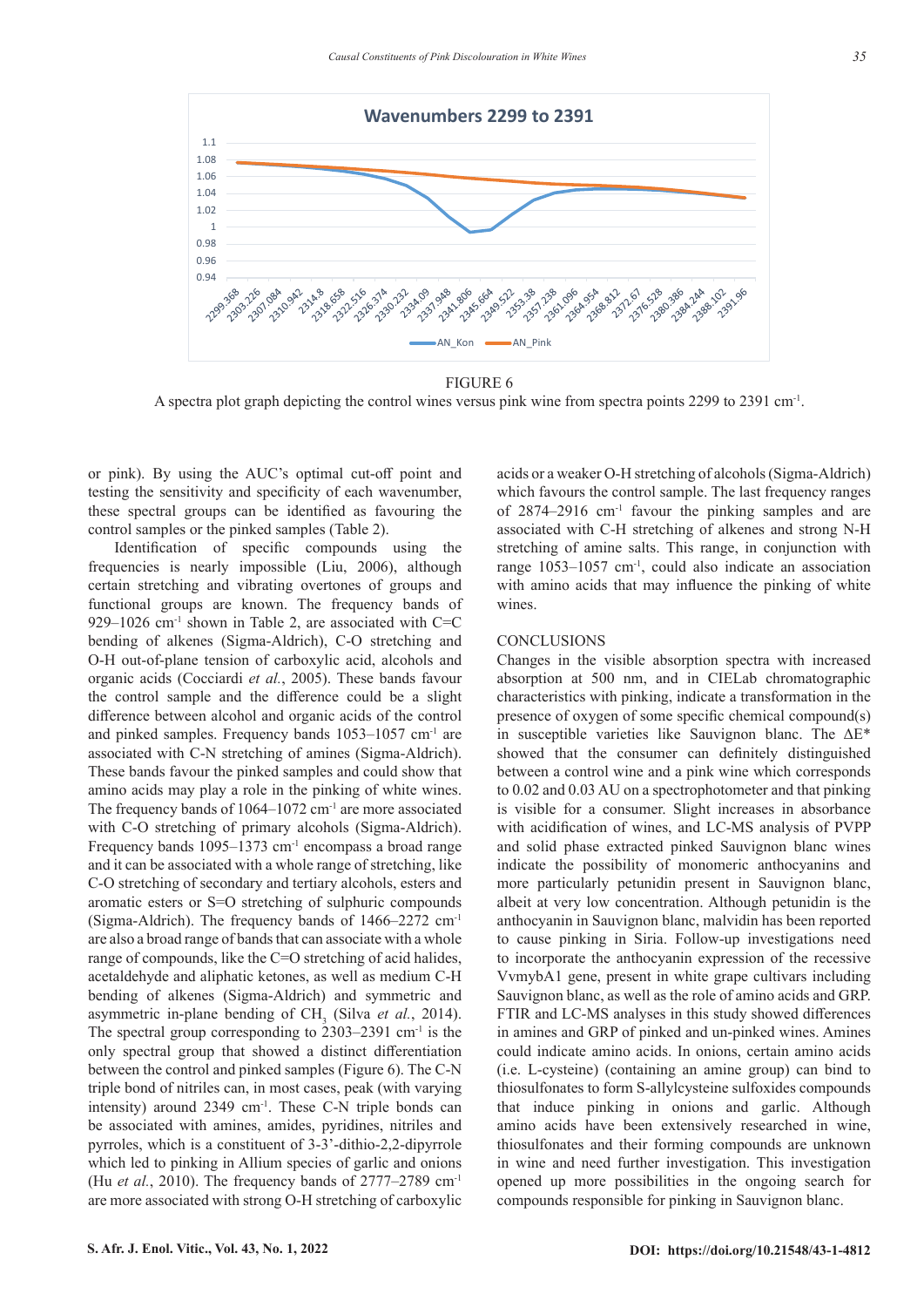## LITERATURE CITED

Andrea-Silva, J., Cosme, F., Ribeiro, L.F., Moreira, A.S.P., Malheiro, A.C., Coimbra, M.A., Domingues, M.R.M. & Nunes, F.M., 2014. Origin of the pinking phenomenon of white wines. J. Agric. Food Chem. 62, 5651-5659.

Arapitsas, P., Oliveira, J. & Mattivi, F., 2015. Do white grapes really exist? Food Res. Inter. 69, 21-25.

Azuma, A., Kobayashi, S., Yakushiji, H., Yamada, M., Mitani, N. & Sato, A., 2007. VvmybA1 genotype determines grape skin color. Vitis. 46 (3), 154–155.

Baumgarten, G.F., 1987. The determination of alcohol in wines by means of near-infrared technology. S. Afr. J. Enol. Vitic. 8 (2), 75–77.

Bevin, C.J., Fergusson, A.J., Perry, W.B., Janik, L.J. & Cozzolino, D., 2006 Development of a rapid "fingerprinting" system for wine authenticity by mid-infrared spectroscopy. J. Agric. Food Chem. 54 (26), 9713-9718.

Boss, P.K., Davies, C. & Robinson, S.P., 1996. Anthocyanin composition and anthocyanin pathway gene expression in grapevine sports differing in berry skin colour. Aust. J. Grape Wine Res. 2, 163–170.

Cao, F., Wu, D. & He, Y., 2010. Soluble solids content and pH prediction and varieties discrimination of grapes based on visible–near infrared spectroscopy. Comp. Electr. Agric. 71S: S15–S18.

Cejudo-Bastante, M.J., Pérez-Coello, M.S. & Hermosín-Cutiérrez, I., 2010. Identification of new derivatives of 2-S-glutathionylcaftaric acid in aged white wines by HPLC-DAD-ESI-MS. J. Agric. Food Chem. 58 (21), 11483- 11492.

Cheynier, V., Souquet, J.M. & Moutounet, M., 1989. Glutathione content and glutathione to hydroxycinnamic acid ratio in *Vitis vinifera* grapes and musts. Am. J. Enol. Vitic. 40 (4), 320–324.

Cocciardi, R.A., Ismail, A.A. & Sedman, J., 2005. Investigation of the potential utility of single-bounce attenuated total reflectance Fourier Transform Infrared spectroscopy in the analysis of distilled liquors and wines. J. Agric. Food Chem. 53 (8), 2803–2809.

Cosme, F. andrea-Silva, J., Filipe-Ribeiro, L., Moreira, A.S.P., Malheiro, A.C., Coimbra, M.A., Domingues, M.R.M. & Nunes, F.M., 2019. The origin of pinking phenomena in white wines: An update. 41st World Congress of Vine and Wine. BIO Web of Conferences 12, 1–5.

Cozzolino, D., Cynkar, W.U., Dambergs, R.G., Mercurio, M.D. & Smith, P.A., 2008. Measurement of condensed tannins and dry matter in red grape homogenates using near infrared spectroscopy and partial least squares. J. Agric. Food Chem. 56, 7336–7631.

Cozzolino, D., Kwiatkowski, M.J., Parker, M., Cynkar, W.U., Dambergs, R.G. & Gishen, M., 2004. Prediction of phenolic compounds in red wine fermentations by visible and near infrared spectroscopy. Anal. Chim. Acta. 513, 73–80.

Culbert, J., Cozzolino, D., Ristic, R. & Wilkinson, K., 2015. Classification of sparkling wine style and quality by MIR spectroscopy. Mol. 20, 8341– 8356.

Danilewicz, J.C. & Standing, M.J., 2018. Reaction mechanisms of oxygen and sulfite in red wine. Am. J. Enol. Vitic. 69 (3), 189–195.

De Sanctis, F., Silvestrini, M.G., Luneia, R., Botondi, R., Bellincontro, A. and Mencarelli, F., 2012. Postharvest dehydration of wine white grapes to increase genistein, daidzein and the main carotenoids. Food Chem. 135, 1619–1625.

Díaz-Maroto, M.C., Schneider, R., & Baumes, R., 2005. Formation pathways of ethyl esters of branched short-chain fatty acids during wine aging. J. Agric. Food Chem. 53, 3503–3509.

Dong, Y., Wang, D., Li, M., Hu, X. & Zhao, G., 2010. One new pathway for Allium discoloration. Food Chem. 119, 548–553.

Du Toit, W.J., Lisjak, K., Stander, M. & Prevoo, D., 2007. Using LC-MSMS to assess glutathione levels in South African white grape juices and wines made with different levels of oxygen. J. Agric. Food Chem. 55 (8), 2765- 2769.

Fawcett, T. 2006. An introduction to ROC analysis. Pattern Recogn. Lett. 27, 861–874.

Fournier-Level, A., Lacombe, T., Le Cunff, L., Boursiquot, J-M. & This, P., 2010. Evolution of the VvMybA gene family, the major determinant of berry colour in cultivated grapevine (Vitis vinifera L.). Heredity. 104, 351–362.

Fracassetti, D. & Tirelli, A., 2015. Monitoring of glutathione concentration during winemaking by a reliable high-performance liquid chromatography analytical method. Austr. J. Grape Wine Res. 21, 389–395.

Fragoso, S., Aceña, L., Guasch, J., Busto, O. & Mestres, M., 2011a. Application of FT-MIR spectroscopy for fast control of red grape phenolic ripening. J. Agric. Food Chem. 59, 2175–2183.

Fragoso, S., Guasch, J., Aceña, L., Mestres, M. & Busto, O., 2011b. Prediction of red wine colour and phenolic parameters from the analysis of its grape extract. Int. J. Food Sci. Technol. 46, 2569–2575.

Gambuti, A., Rinaldi, A., Romano, R., Manzo, N. & Moio, L., 2016. Performance of a protein extracted from potatoes for fining of white musts. Food Chem. 190, 237–243.

García-Beneytez, E., Cabello, F. & Revilla, E., 2003. Analysis of grape and wine anthocyanins by HPLC-MS. J. Agric. Food Chem. 51 (19), 5622-5629.

Giguere, P.A., 1983. Molecular association and structure of hydrogen peroxide. Textbook Forum. 60 (5), 399–401.

Hernández-Hierro, J.M., Nogales-Bueno, J., Rodríguez-Pulido, F.J. & Heredia, F.J., 2013. Feasibility study on the use of Near-Infrared hyperspectral imaging for the screening of anthocyanins in intact grapes during ripening. J. Agric. Food Chem. 61, 9804 − 9809.

Hu, D., Zhang, J., Zhang, T., Dong, J., Leng, X. & Zhao, G., 2020. Characterization of yellow pigments formed on reaction of 2-(1H-pyrrolyl) carboxylic acids with pyruvic acid in garlic greening model systems. Food Res. Int. 43, 915–921.

Imai, S., Akita, K., Tomotake, M. & Sawada, H., 2006. Identification of Two Novel Pigment Precursors and a Reddish-Purple Pigment Involved in the Blue-Green Discoloration of Onion and Garlic. J. Agric. Food Chem. 54 (3), 843–847.

International Organisation of Vine and Wine (OIV), 2012. Compendium of international methods of wine and must analysis. Vol. 1. Paris. 1–488.

Janik, L.J., Cozzolino, D., Dambergs, R., Cynkar, W. & Gishen, M., 2007. The prediction of total anthocyanin concentration in red-grape homogenates using visible-near-infrared spectroscopy and artificial neural networks. Analytica Chimica Acta. 594, 107–118.

Jeong, S-T., Goto-Yamamoto, N., Hashizume, K., Kobayashi, S. & Esaka, M., 2006. Expression of VvmybA1 gene and anthocyanin accumulation in various grape organs. Am. J. Enol. Vitic. 57 (4), 507–510.

Jones, T., 1989. Pinking of white table wines - further studies. Unpublished Master's thesis. University of California, Davis, CA, USA.

Kaffka, K.J. & Norris, K.H., 1976. Rapid instrumental analysis of composition of wine. Acta aliment. 5 (3), 267–279.

Kritzinger, E.C., Bauer, F.F. & du Toit, W.J., 2013. Role of glutathione in winemaking: A review. J. Agric. Food Chem. 61, 269–277.

Kubec, R., Hrbácočá, M., Musah, R.A. & Velíšek, J., 2004a. Allium discoloration: Precursors involved in onion pinking and garlic greening. J. Agric. Food Chem. 52 (16), 5089–5094.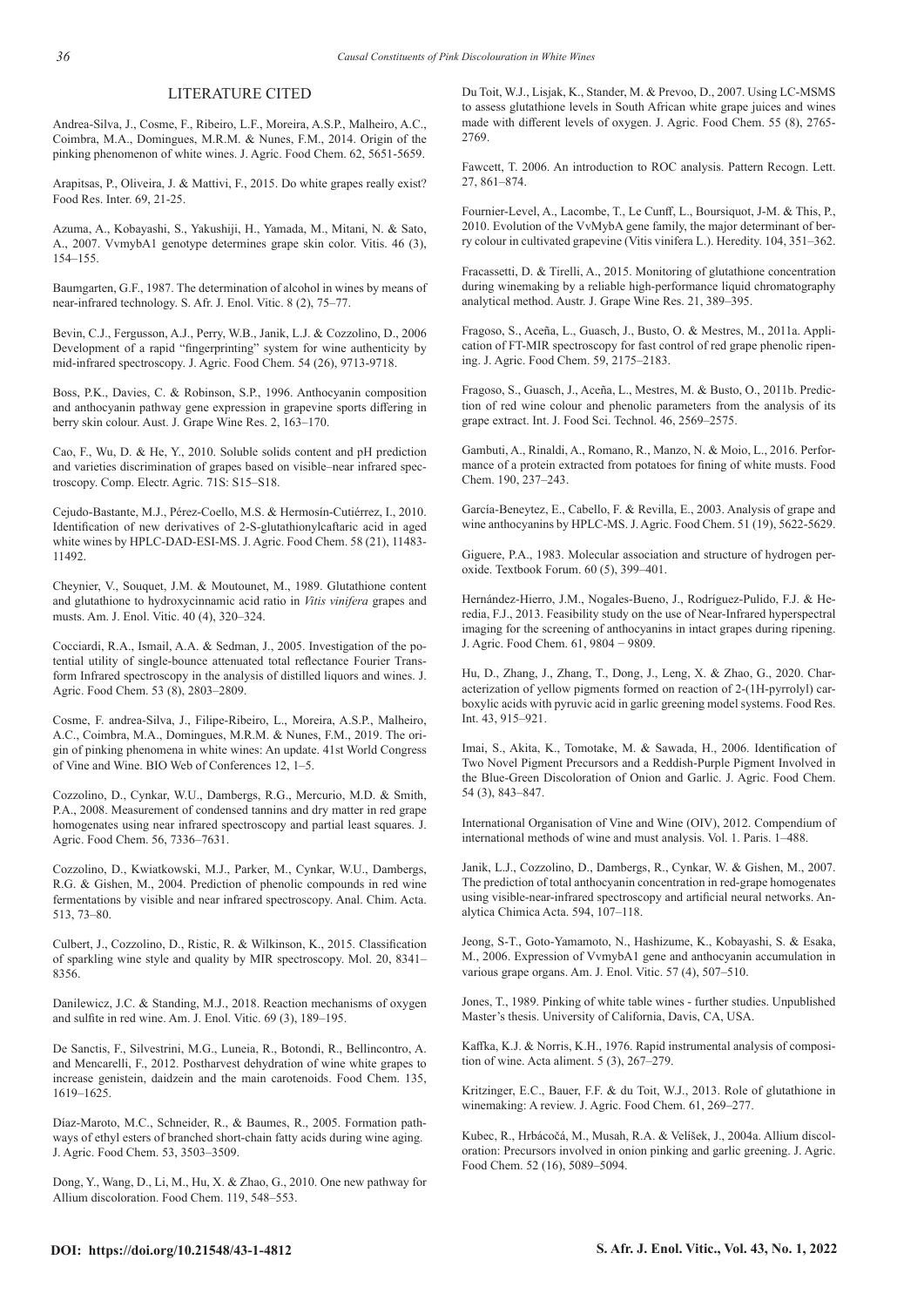Kubec, R., Hrbácočá, M., Musah, R.A. & Velíšek, J., 2004b. Allium discoloration: The nature of onion pinking and garlic greening. Czech J. Food Sci. 22 (Special Issue), 109–112.

Kubec, R. & Velíšek, J., 2007. Allium discoloration: The color-forming potential of individual thiosulfinates and amino acids: Structural requirements for the color-developing precursors. J. Agric. Food Chem. 55 (9), 3491–3497.

Kubec, R., Urajová, P., Lacina, O., Hajšlová, J., Kuzma, M. & Zápal, J., 2015. Allium discoloration: Color compounds formed during pinking of onion and leek. J. Agric. Food Chem. 63, 10192–10199.

Kučerová, P., Kubec, R., Šimek, P., Václavík, L. & Schraml, J., 2011. Allium discoloration: The precursor and formation of the red pigment in giant onion (Allium giganteum Regel) and some other subgenus Melanocrommyum species. J. Agric. Food Chem. 59, 1821–1828

Lee, E.J., Yoo, K.S. & Patil, B.S., 2010. Identification of candidate amino acids involved in the formation of pink-red pigments in onion (*Allium cepa* L.) juice and separation by HPLC. J. Food Sci. 75 (8), C684–C689.

Lee, J., 2005. Determination of total monomeric anthocyanin pigment content of fruit juices, beverages, natural colorants and wines by the pH differential method: collaborative study. J. AOAC Int. 88 (5), 1269–1278.

Li, Y., Brown, C.W. & Lo, S.-C., 1999. Near infrared spectroscopic determination of alcohols—solving non-linearity with linear and non-linear methods J. Near Infrared Spectrosc. 7, 55–62.

Li, H., Guo, A., & Wang, H., 2008. Mechanisms of oxidative browning of wine. Food Chem. 108, 1–13.

Liu, L., 2006. Geographical classification of wines using vis-NIR spectroscopy. Unpublished Master's thesis. School of Chemical Engineering. Shenyang Pharmaceutical University, China.

Lorenzo, C., Garde-Cerdán, T., Pedroza, M.A., Alonso, G.L. & Salinas, M.R., 2009. Determination of fermentative volatile compounds in aged red wines by near infrared spectroscopy. Food Res. Intern. 42, 1281–1286.

Martinez, J.A., Melgosa, M., Perez, M.M., Hita, E. and Negueruela, A.I.I., 2001. Visual and instrumental color evaluation in red wines. Food Sci. Technol. Int. 7 (5), 439−444.

Mitani, N., Azuma, A., Fukai, E., Hirochika, H. & Kobayashi, S., 2009. A retrotransposon-inserted VvmybA1a allele has been spread among cultivars of Vitis vinifera but not North American or East Asian Vitis species. Vitis. 48 (1), 55–56.

Monagas, M., Bartolomé, B. & Gómez-Cordovés, C., 2005. Updated knowledge about the presence of phenolic compounds in wine. Critical Reviews in Food Science and Nutrition, 45, 85–118.

Nieuwoudt, H.H., Prior, B.A., Pretorius, I.S., Manley, M. & Bauer, F.F., 2004. Principal component analysis applied to Fourier Transform Infrared Spectroscopy for the design of calibration sets for glycerol prediction models in wine and for the detection and classification of outlier samples. J. Agric. Food Chem. 52 (12), 3726–3735.

Oliveira, C.M., Ferreira, A.C.S., De Freitas, V. & Silva, A.M.S., 2011. Oxidation mechanisms occurring in wines. Food Res. Int. 44 (5), 1115–1126.

Palma, M. & Barroso, C.G., 2002. Application of FT-IR spectroscopy to the characterisation and classification of wines, brandies and other distilled drinks. Talanta 58, 265–271.

Patz, C.-D., Blieke, A., Ristow, R. & Dietrich, H., 2004. Application of FT-MIR spectrometry in wine analysis. Anal. Chim. Acta 513, 81–89.

Pfanzagl, J. & Sheynin, O., 1996. Studies in the history of probability and statistics XLIV A forerunner of the t-distribution. Biometrika. 83 (4), 891- 898.

Pons, A., Lavigne, V., Darriet, P. & Dubourdieu, D., 2015. Glutathione preservation during winemaking with *Vitis Vinifera* white varieties: Example of Sauvignon blanc grapes. Am. J. Enol. Vitic. 66 (2), 187–194.

Ribéreau-Gayon, P., Glories, Y., Maujean, A., & Dubourdieu, D. (2001). In Handbook of Enology. The chemistry of wine stabilization and treatments (Vol. 2). Chichester: John Wiley & Sons Ltd.

Roland, A., Vialaret, J., Razungles, A., Rigou, P. & Schneider, R., 2010. Evolution of S-cysteinylated and S-glutathionylated thiol precursors during oxidation of Melon B. and Sauvignon blanc musts. J. Agric. Food Chem. 58 (7), 4406–4413.

Shannon, S., Yamaguchi, M. & Howard, F.D., 1967. Precursors involved in the formation of pink pigments in onion purees. J. Agri. Food Chem. 15 (3), 423–426.

Shapiro, S.S. & Wilk, M.B., 1965. An analysis of variance test for normality (complete samples). Biometrika. 52 (3/4), 591-611.

Silva, S.D., Feliciano, R.P., Boas, L.V. & Bronze, M.R., 2014. Application of FTIR-ATR to Moscatel dessert wines for prediction of total phenolic and flavonoid contents and antioxidant capacity. Food Chem. 150, 489–493.

Simpson, R.F., 1977a. Oxidative pinking in white wines. Vitis. 16, 286–294.

Simpson, R.F., 1977b. Pinking in Australian white table wines. Austr. Wine Brew Spirit Rev. 56–58.

Simpson, R.F., Miller, G.C. & Orr, G.L., 1982. Oxidative pinking of white wines: recent observations. Food Tech. Austr. 34 (1), 44–47.

Singleton, V.L. & Esau, P., 1969. Phenolic substances in grapes and wine and their significance. Adv. Food Res. Suppl. 1, 1-282.

Singleton, V.L., Trousdale, E. & Zaya, J., 1979. Oxidation of wines I. Young white wines periodically exposed to air. Am. J. Enol. Vitic. 30 (1), 49–54.

South African Wine Laboratory Association (SAWLA). 2002. Methods of analysis for wine laboratories. Stellenbosch.

Terrier, N., Torregrosa, L., Ageorges, A., Vialet, S., Verriés, C., Cheynier, V. & Romieu, C., 2009. Ectopic expression of VvMybPA2 promotes proanthocyanidin biosynthesis in grapevine and suggests additional targets in the pathway. Plant Physiology. 149, 1028–1041.

This, P., Lacombe, T., Cadle-Davidson, M. & Owens, C.L., 2007. Wine grape (Vitis vinifera L.) color associates with allelic variation in the domestication gene VvmybA1. Theor. Appl. Genet. 114, 723–730.

Tobe, S.J., 1983. Pinking in table wines from white grapes. Unpublished thesis. University of California Davis

Vaimakis, V. & Roussis, L., 1993. Must oxigination and polyphenoloxidase inhibition and the oxidation of white wine. Lebensm. Wiss. Technol. 26(2), 133–137.

Vallverdú-Queralt, A., Verbaere, A., Meudec, E., Cheynier, V. & Sommerer, N., 2015. Straightforward method to quantify GSH, GSSG, GRP and hydroxycinnamic acids in wines by UPLC-MRM-MS. J. Agric. Food Chem. 63, 142–149.

Van Wyk, C., Louw, A. & Rabie, M., 1976. The effect of reductive wine making conditions on wine quality and composition. In Proceedings of the 11th International Oenological symposium, June 3-5, Sopron, Budapest, Hungary. 180–200.

Vianna, E. & Ebeler, S.E., 2001. Monitoring ester formation in grape juice fermentations using solid phase micro-extraction coupled with gas chromatography-mass spectrometry. J. Agric. Food Chem. 49, 589–595.

Yano, T., Aimi, T., Nakano, Y. & Tamai, M., 1997. Prediction of the concentrations of ethanol and acetic acid in the culture broth of a rice vinegar fermentation using near-infrared Spectroscopy. J. Ferm. Bioeng. 84 (5), 461-465.